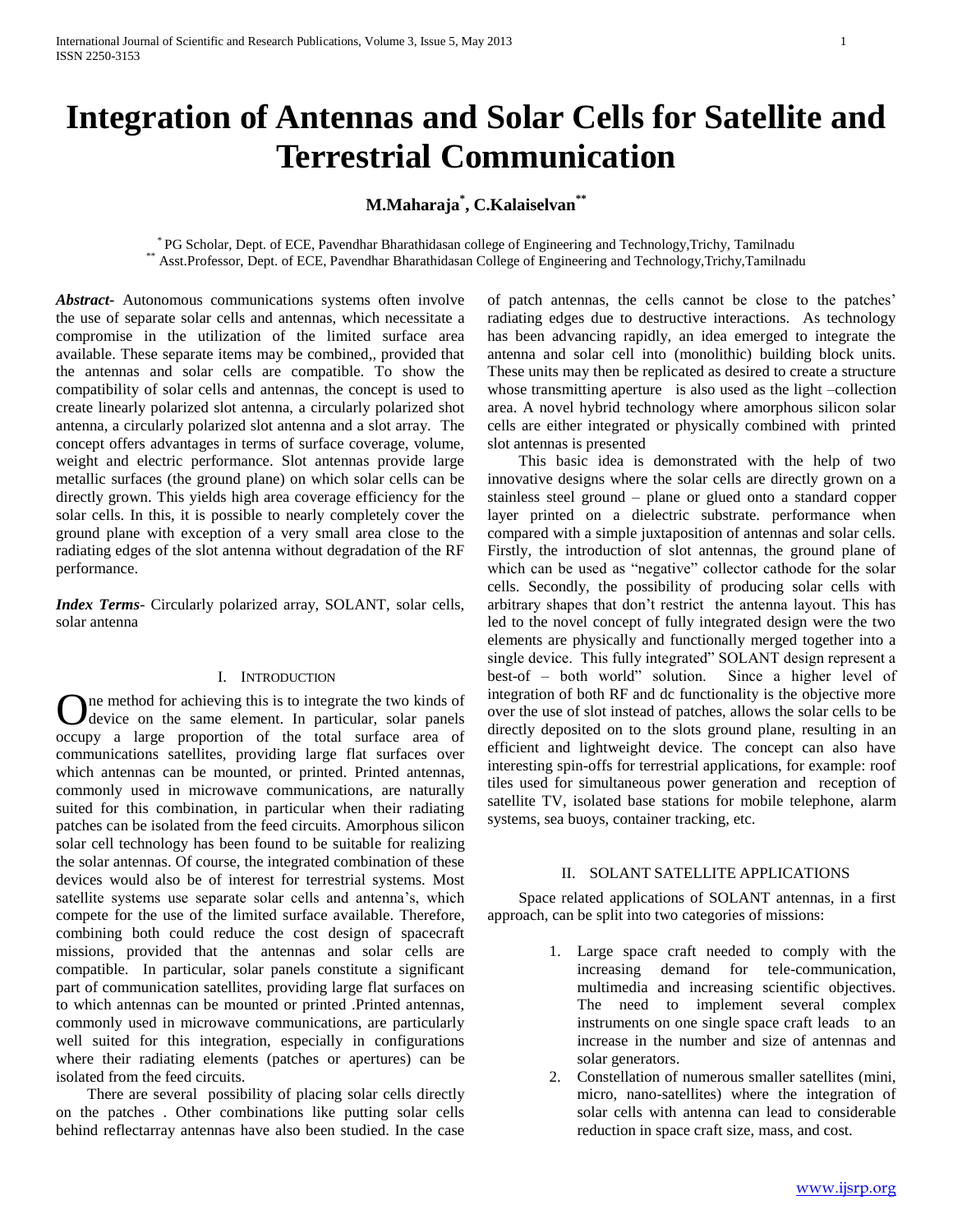One can make a preliminary review of the missions that could profit from integration of antenna with solar cells, where the emphasis would be on:

- 3. Missions where there is a natural coherence between the sun direction and antenna bore-sight. This option may be very attractive for the Future Science Program; both in-terms of deep space missions to the outer planets (Mars and beyond) and missions at the L2 Lagrangian point of the earth-sun system. At this location, the sun, the earth, and the moon are all located behind the payload which points away from the Sun.
- 4. Missions where there is an advantage to conform the antenna to the spacecraft body(e.g., spinning satellites). An obvious example of such a mission is a one-axis stabilized satellite. In this case a large cylindrical part of the satellite surface can be covered by integrated solar cells and radiating elements. Each of them faces halftime the sun and the earth. The sub-arrays of the integrated antennas with solar cells should not be fed all at time, but an electronic feeding network will have to allow for a continuous rotation of the beam that opposes to the satellite spinning.
- 5. Missions requiring very large antennas and/or solar arrays.
- 6. Missions requiring very small spacecrafts.

 For all of the above missions there is the option to save "real estate" by combining two functions maintaining performance equal or to increase capability (e.g., to offer communication in a non-nominal situation). SOLANT could even be a mission enabling solution.

# III. AMORPHOUS SILICON(A-SI:H) THIN FILM SOLAR CELL TECHNOLOGY

 To demonstrate the SOLANT principle, amorphous silicon (a-Si:H) solar cells have been selected. These cells are thin, light, flexible films that can be cut to fit arbitrary patch or array shapes and, eventually, conformed to curved surfaces. Another fundamental advantage of these solar cells is the f act that they do not involve a rigid semi-conductor wafer as substrate (germanium, silicon, etc….)They can also be grown on plastic or glass as well as on metals such as stainless steel or aluminum





# **(b) Fig.1. (a) Cross section of an amorphous Solar cell, showing the different layers. (b) Picture of a a-Si:H SOLANT module**

 Fig. 1(a) shows a lateral view of an amorphous silicon solar cell on a plastic film (polyimide). The polyimide substrate is covered by an aluminum layer (back contact) and by a ZnO layer, which prevents aluminum diffusion. The layers mentioned above also form a mirror for the incident solar light in order to increase absorption and consequently, produce more current. The actual solar cell is made of three silicon layers: a thin high conductivity phosphor doped n- layer, an intrinsic (un doped) layer with a low defect density and a very thin highly conductive p-layer. Most photons are absorbed in the intrinsic layer, while the doped layers are responsible for the build up of an electric field within the solar cell itself. The collector layer on top of the cell must be transparent and conductive and hence it is made of transparent conductive oxides(TCOs)-either indium tin oxide or zinc oxide. Since TCOs have a rather low conductivity compared to metals, a finger pattern is deposited on top [see fig1(b)],made of a Cr adhesion layer covered by thicker Ag layer .Overall the cell thickness is less than 5μm but usually a 50 μm thick polyimide substrate is used as a support in standalone applications. Although this type of cell is less efficient than Ga-As solar cells which are currently used in space applications, a-Si:H cells shows a better watt/kilogram ratio due to their light weight .Moreover they are inexpensive and have shown promising hardness against cosmic radiation. Solar cells (as the name implies) are designed to convert available light into electrical energy. They do this without the use of either chemical  $0.02 \mu m$  <p> a-Si: H reactions moving parts. The development of the solar cell stems  $f(x) = 0.35 \mu m < i>h^{-1}$  a-Si:H from the work of the French physicist Antoine-Cesar Becquerel in 1839. Becquerel discovered the photo voltaic effect while experimenting with a solid electrode in an electrolyte solution; he observed that voltage developed when light fell upon the electrode. About 50 years later, Charles Frits constructed the first true solar cells using junctions formed by coating the semiconductor selenium with an ultra thin, nearly transparent layer of gold. Fritz's devices were very inefficient, transforming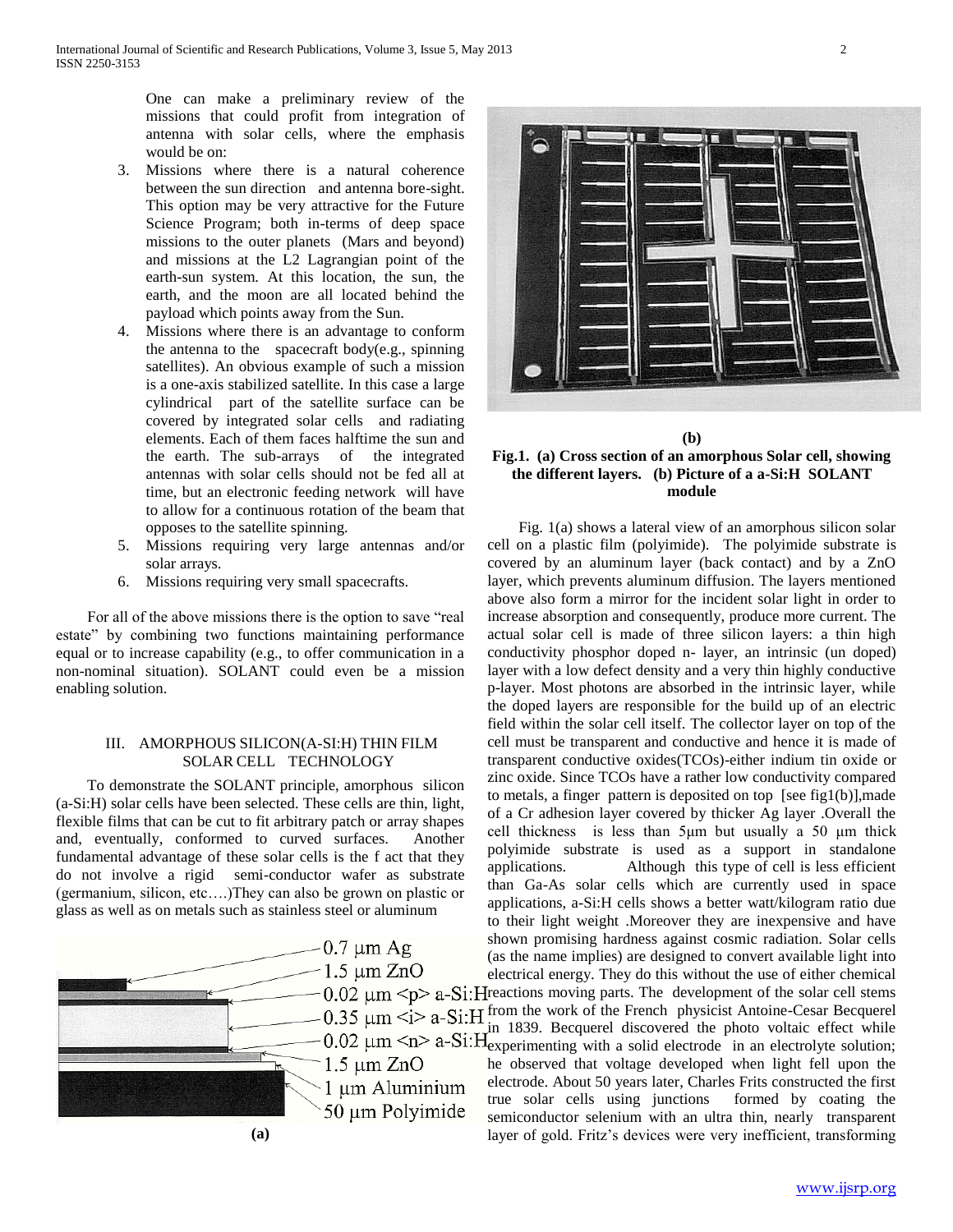less than 1 percent of the absorbed light into electrical energy. By 1927 another metal semiconductor junction solar cell, in this case made of copper and the semiconductor copper oxide, had been demonstrated. By the 1930s both the selenium cell and the copper oxide cell were being employed in light-sensitive devices, such as photometers, for use in photography. These early solar cells, however, still had energy-conversion efficiencies of less than 1 percent. This impasse was finally overcome with the development of the silicon solar cell by Russell Kohl in 1941. In 1954, three other American researchers, G.L. Pearson, Daryl Chapin, and Calvin Fuller, demonstrated a silicon solar cell capable of a 6-percent energy-conversion efficiency when used in direct sunlight. By the late 1980s silicon cells, as well as those made of gallium -arsenide, with efficiencies of more than 20 percent had been fabricated. In 1989 a concentrator solar cell, a type of device in which sunlight is concentrated onto the cell surface by means of lenses, achieved an efficiency of 37 percent due to the increased intensity of the collected energy. In general, solar cells of widely varying efficiencies and cost are now available.

#### IV. SLOT BASED SOLAR ANTENNAS

 As stat ed in introduction, it is possible to carry the integration of antennas and solar cells by resorting to slot antennas instead of patches. Slot antennas large metallic surface(ground plane)on which solar cells can be directly grown. This yields a simple layered structure with high area-coverage efficiency for the solar cells. In this, it is possible to nearly comp letely cover the ground plane with exception of a very small area close to the radiating edges of the slot antenna without degradation of the RF performance.

 The choice of the slot antennas could introduce some drawbacks that have to be considered such as narrower bandwidth and lower CP performance. However these drawbacks can be overcome through efficient design. From an overall system point of view, slot remain an interesting alternative to patches, particularly when the effect of solar cells o n the RF performance must be minimized.

 In the remainder of this section, we describe a circularly polarized slot antenna.

Circularly Polarized Slot SOLANT

 This project also presents a circularly polarized micro strip planar array that resonates at 32 GHz and provides a broadside beam, a minimum gain of 28 dB, and a bandwidth greater than 1 GHz. This low profile, small mass antenna shall be surface mounted on a micro space craft that is being developed for future, deep space, NASA missions. Challenges arising from the development of this Ka-band antenna include the minimization of the array's feed network loss and the attainment of the required bandwidth. High-gain micro strip arrays that have previously been developed for Ka-band or higher frequencies have primarily been linearly polarized In the case of this array, circular polarization (C.P) is achieved by employing the sequential rotation technique in which each patch element is excited at a single feed point. This technique is employed to minimize the insertion loss that occurs in the micro strip transmission line feed network and to satisfy the array bandwidth requirement. To further reduce the insertion loss, the feed network uses a combined parallel and series feed technique that was developed. Designing the micro strip line feed network with matched impedances throughout the entire circuit, the bandwidth performance is further enhanced.

 The proposed system is the dual band SOLANT antenna. This type antenna increases the peak gain . In the 2.4 GHz band, the peak gain is about 3.2 dBi with less than 0.5 dBi of gain variation. In the 5 GHz band, the peak gain is about 5.5 dBi and the gain variation is less than 1dBi. It can fulfill the requirements of indoor wireless applications very well. We have designed antenna elements that capture electromagnetic energy from naturally occurring solar radiation and thermal earth radiation. The size of the antenna is relative to the wavelength of light we intend to harvest. The basic theory of operation is as follows:

 The incident electromagnetic radiation (flux) produces a standing-wave electrical current in the finite antenna array structure. Absorption of the incoming EM radiation energy occurs at the designed resonant frequency of the antenna. When an antenna is excited into a resonance mode it induces a cyclic plasma movement of free electrons from the metal antenna. The electrons freely flow along the antenna generating alternating current at the same frequency as the resonance. Electromagnetic modeling illustrates the current flow is toward the antenna feedpoint. In a balanced antenna, the feed-point is located at the point of lowest impedance. Figure 2 was acquired from modeling the electromagnetic properties of an SOLANT antenna.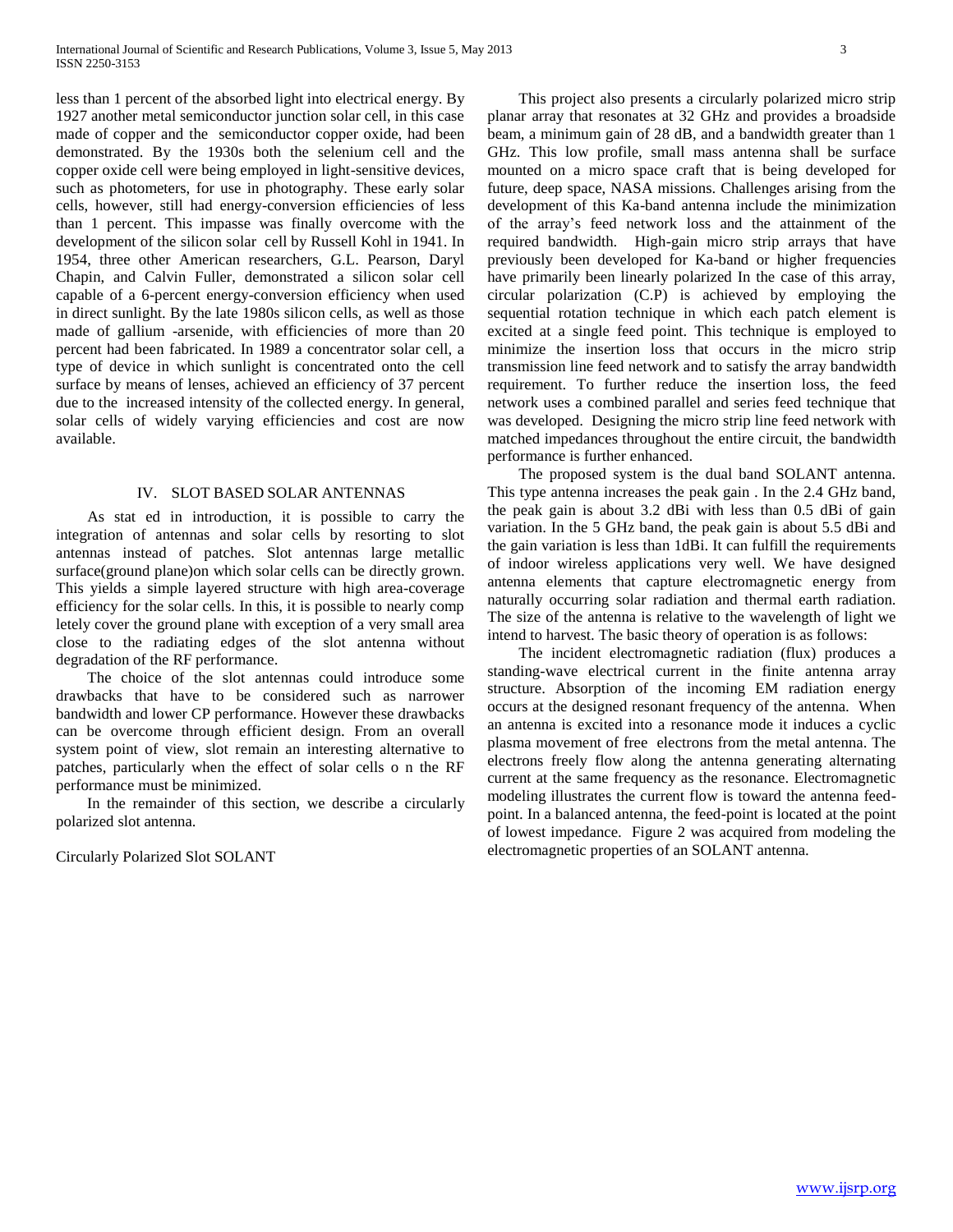